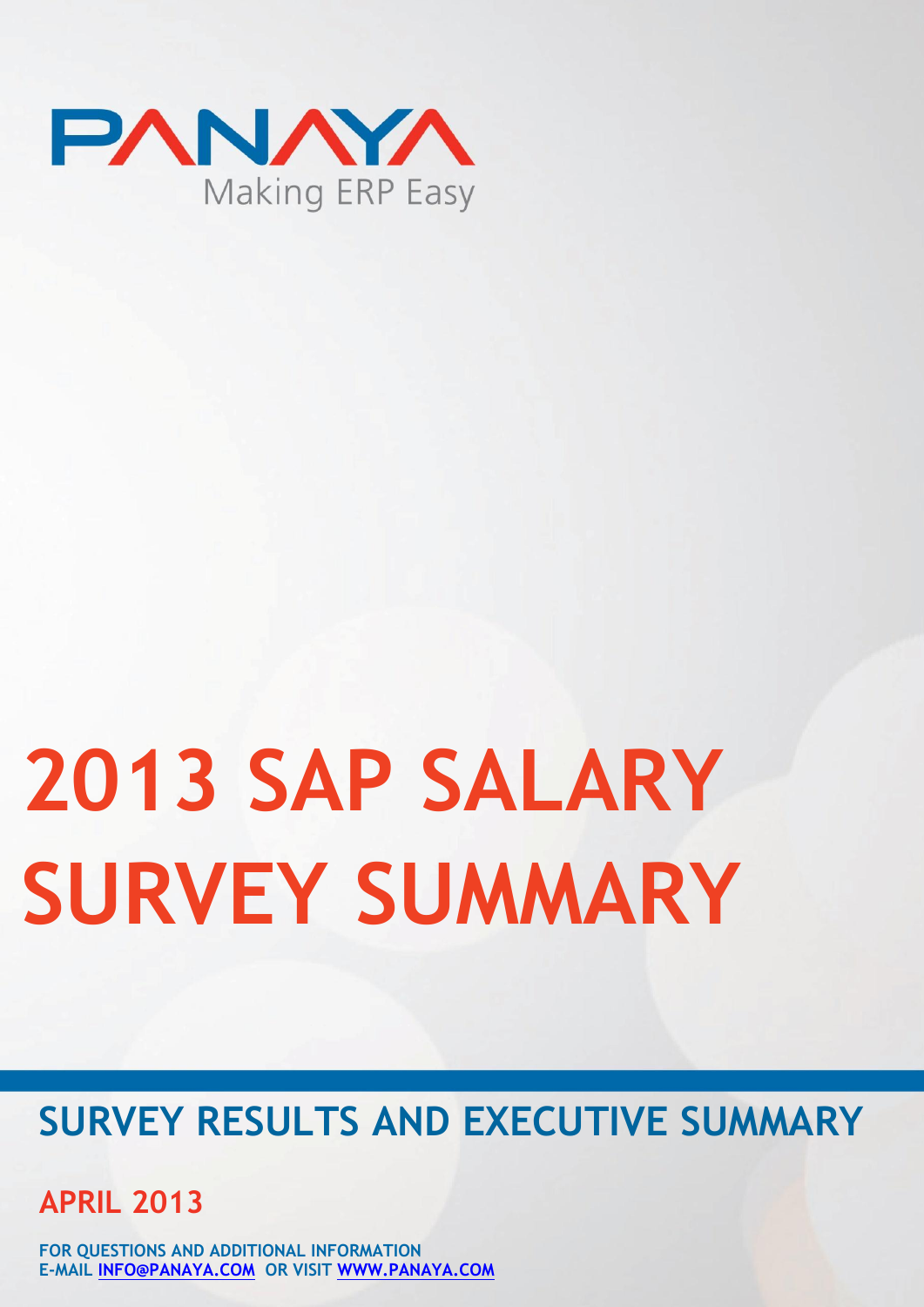

# **TABLE OF CONTENTS**

<span id="page-1-0"></span>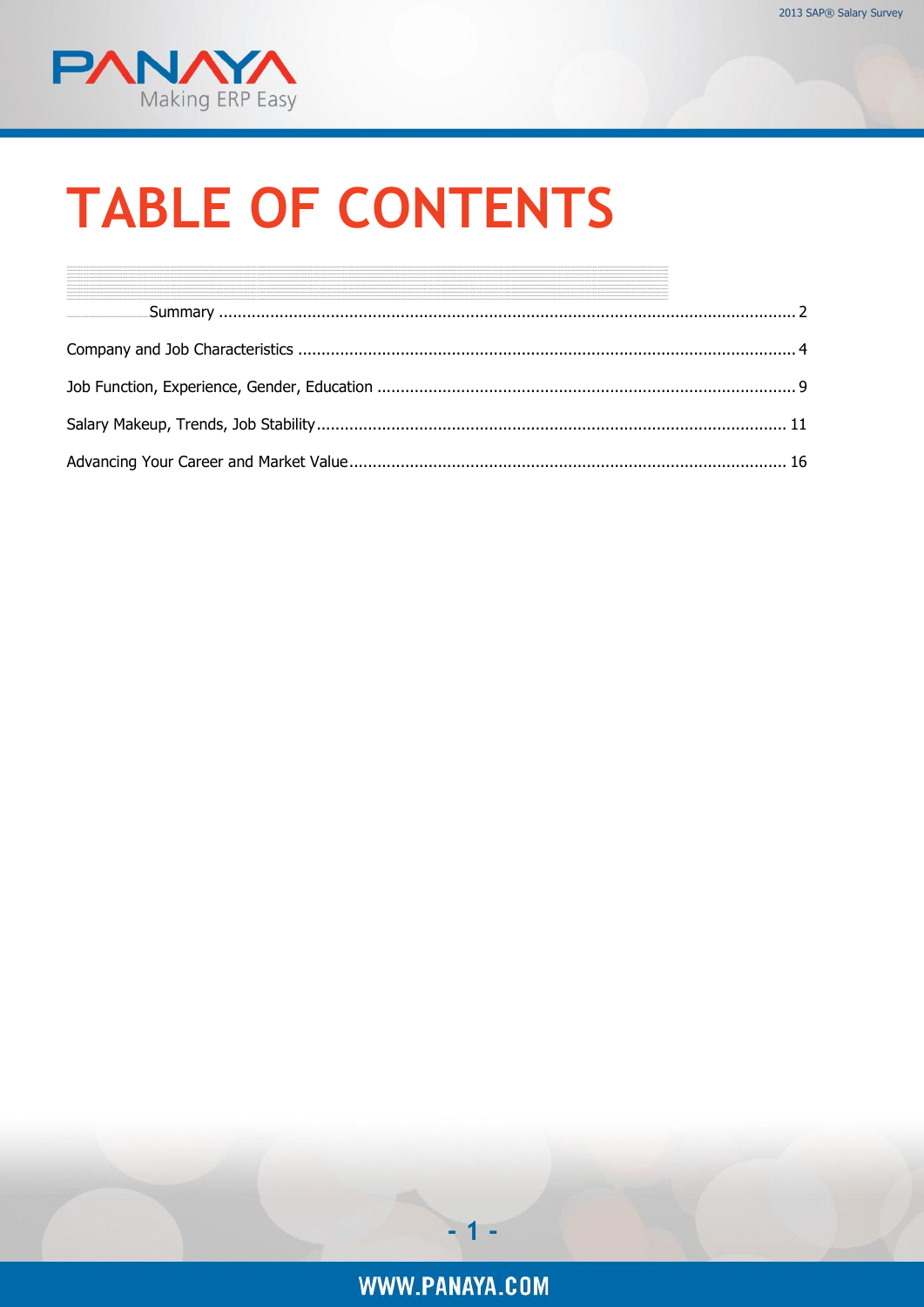

# **SUMMARY**

The earnings of an SAP professional depend on many variables, including your location, education level, and experience, as well as the location of the company you work for and the industry you are in.

Published by Panaya for the third year now, this survey will help you compare your compensation makeup to industry peers, better understand what drives compensation in this market, and get useful ideas for increasing your value.

#### **Some of the key findings from this year's survey include:**

- Median salaries are the **highest for those working for aerospace & defense, professional services, healthcare, and financial services companies**, while the lowest medians are for those working in public sector & education, logistics & transportation, and communications.
- The median salary of SAP professionals working for companies based in North America is **more than 25% higher than the median salary of those working for companies based in Europe and as much as 80% higher than those working for companies based in Latin America.**
- **Salaries of employees of SAP customers tend to be higher for those employed by companies with higher revenues**, while salaries of partners and integrators are highest at companies with revenues below half a billion dollars.
- Higher education corresponds with higher earnings for SAP professionals. **The median salary for respondents with a doctoral degree is 21% higher than the median salary for those with a master's degree and 34% higher than the median salary for those with a bachelor's degree**.
- While the two most common job changes noted by survey respondents in 2011 were tighter budgets (55%) and more competition (48%), the number of respondents citing these changes dropped dramatically in 2012. This year, the two most common job changes were **more responsibilities (54%)** and having to **do more with fewer resources (50%).**

The uncertain economic environment continues to have a mixed impact on the earnings and forward-looking expectations of SAP professionals, though they tend to be more optimistic than in the past:

- **64% of the respondents reported an increase in their 2012 earnings compared to 2011,**  continuing the trend of salary increases reported in past years**.** Salary increases were most common for SAP professionals working for companies based in North America (70%), while the fewest raises were reported in Europe (59%).
- Just over half of the respondents (52%) received a bonus in 2012. **The average bonus was 14% of total compensation**.
- Looking ahead to 2013, **67% of the respondents are expecting an increase in their salaries**.
- At the same time, **42% of the respondents are somewhat concerned about their job stability, and 11% are very concerned about it,** a slight improvement over the rates reported in 2011**.**  Concern over job stability is clearly higher among SAP professionals positioned in Latin America (48% somewhat concerned, 23% very concerned) and APAC (48% somewhat concerned, 13% very concerned) than it is in Europe (37% somewhat concerned, 9% very concerned) and North America (43% somewhat concerned, 8% very concerned).

**- 2 -**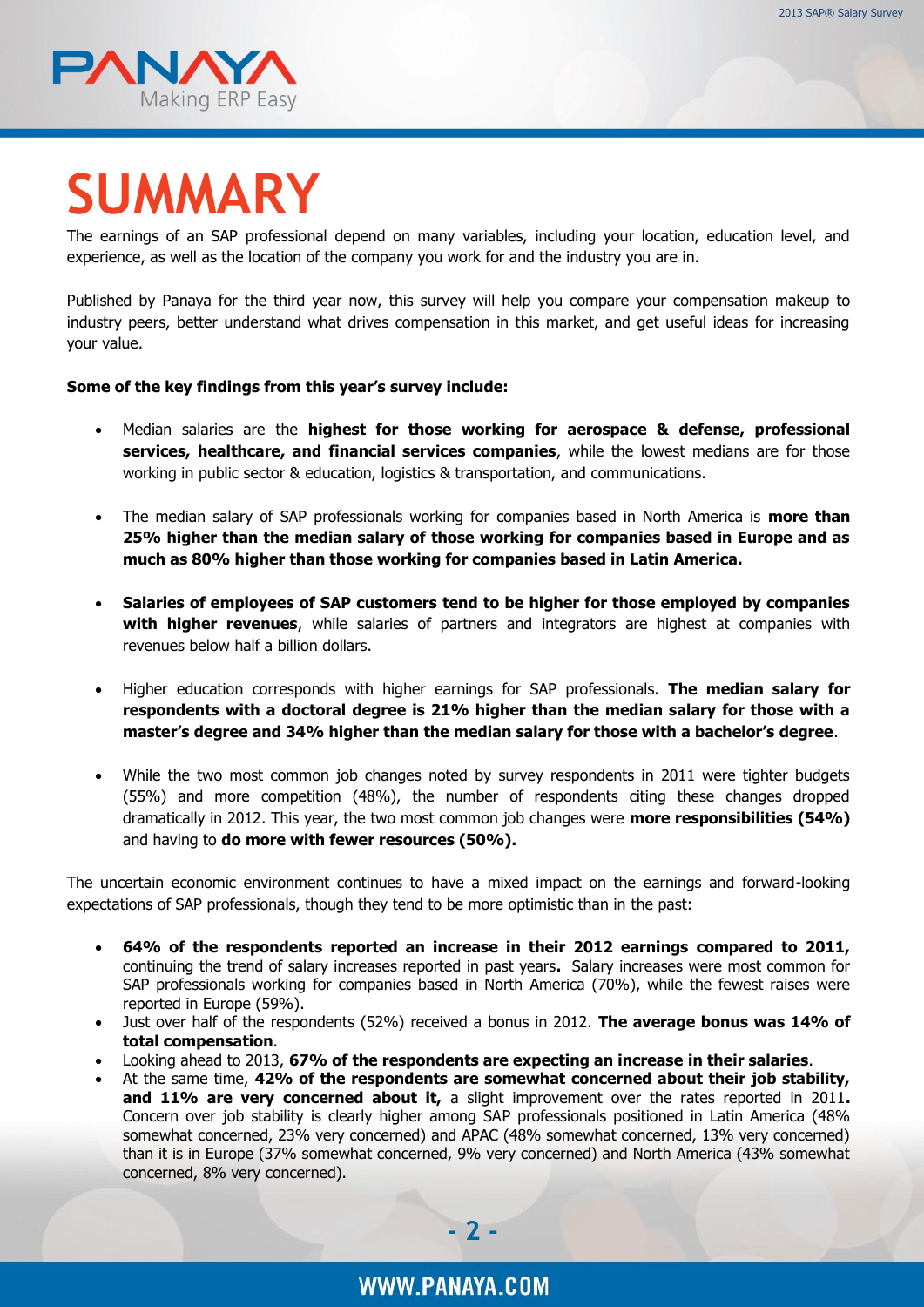

### **METHODOLOGY**

Survey results are based on 1,240 responses collected from SAP customers and system integrators worldwide through a standardized online questionnaire conducted in January 2013. Salary figures in this survey reflect the total annual compensation for each respondent, including bonuses.

All survey results are presented in US dollars. Salary data for some respondents was collected in Euros and GB Pounds and converted to US dollars at the respective rates of 1.35 dollars to the Euro and 1.60 dollars to one GBP.

### **ABOUT PANAYA**

<span id="page-3-0"></span>Panaya's Software as a Service (SaaS) solutions reduce project cost and risk by 50%-70%, by streamlining the way SAP ERP systems are upgraded, enhanced, maintained, tested, and rolled-out. Panaya's cloud-based, runtime technology simulates system changes in advance of their implementation, pinpointing what to test and accelerating how they are tested. For more information, visit [www.panaya.com](http://www.panaya.com/)

To learn more or schedule your free demo, click here: <http://go.panaya.com/Demo-SAP.html>

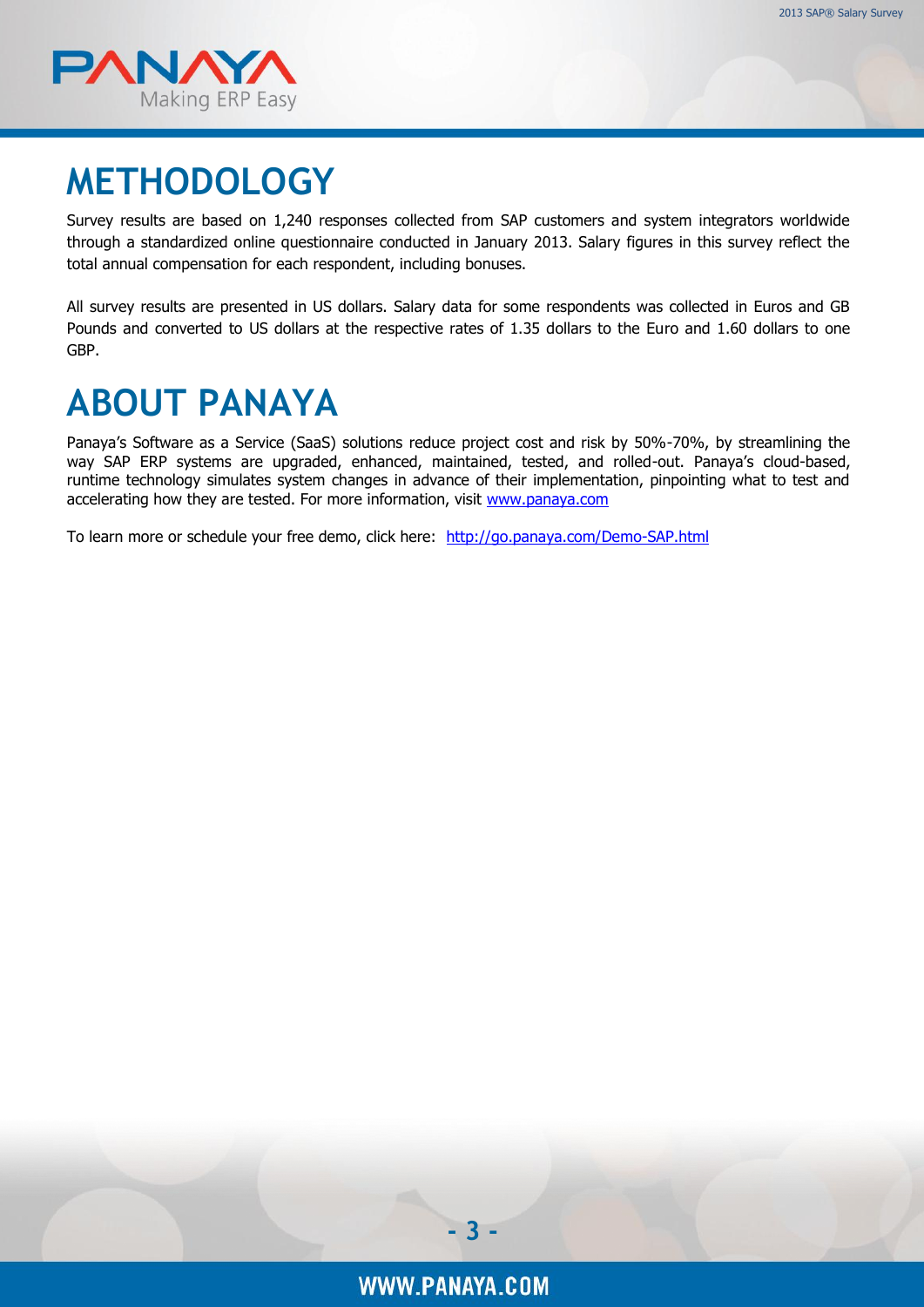

# **COMPANY AND JOB CHARACTERISTICS**

……………….………………………………………………………………………. 1,420 individuals completed the survey. The majority of the respondents (68%) come from companies that are SAP customers and run their own business on the SAP system, while 29% represent SAP-partner organizations (integrators) that help other companies implement SAP.



Figure 1: Customer vs. Integrator

…………………………………………………………

<span id="page-4-0"></span>Overall, the median salary for employees of SAP customers is 11% higher than the median salary of those working for SAP partners/integrators.



<span id="page-4-1"></span>

WWW.PANAYA.COM

**- 4 -**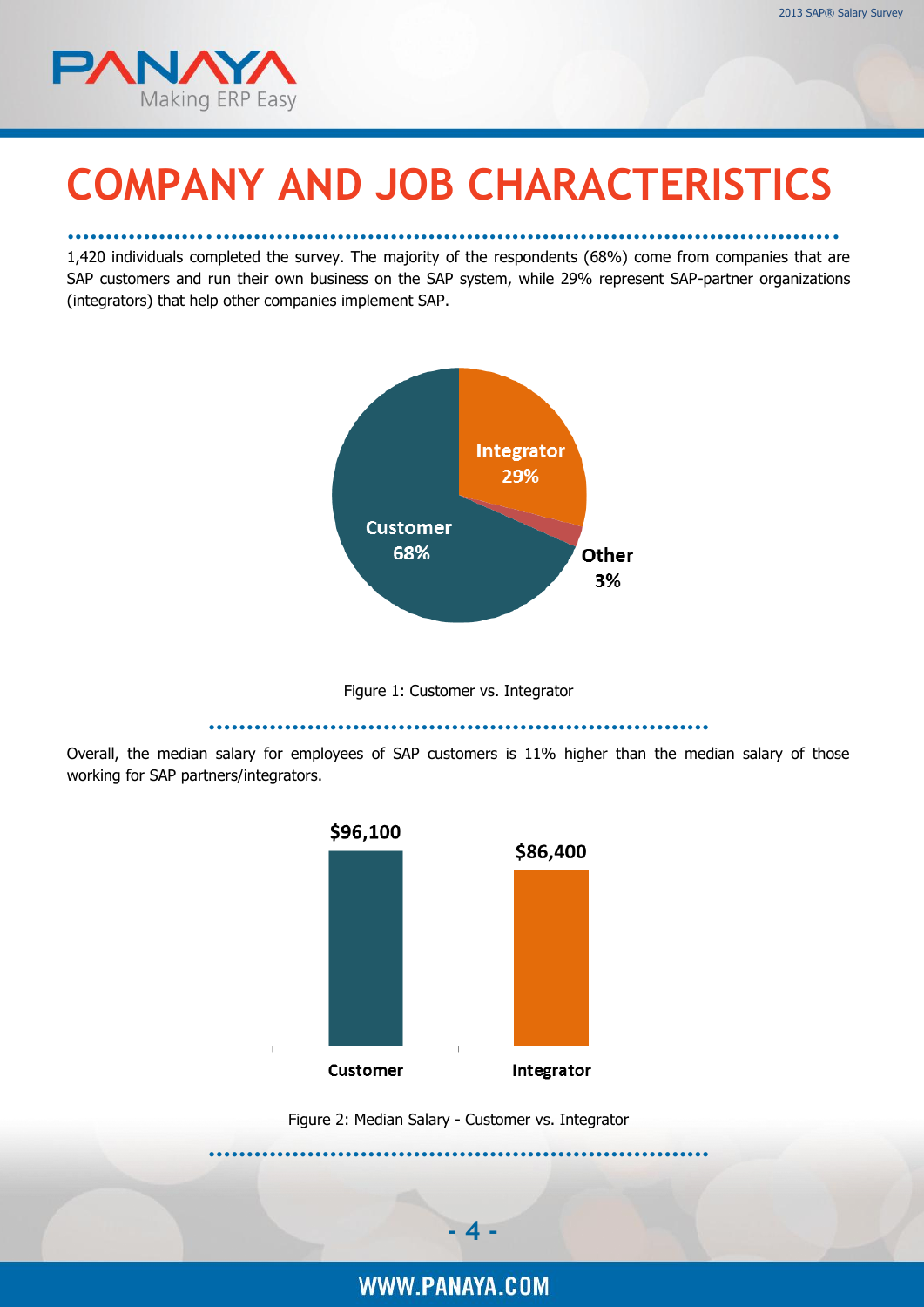

39% of the survey respondents work for companies based in Europe, while 31% work for North American companies. 30% of the respondents work for companies based in other parts of the world.



Figure 3: Company Headquarters Location …………………………………………………………

<span id="page-5-0"></span>The median salary of SAP professionals working for companies based in North America is **10% higher than the** 

**median salary of those working for companies based in Europe and as much as 25-80% higher than those working for companies based in other parts of the world**.



<span id="page-5-1"></span>Figure 4: Median Salary by Headquarters Location …………………………………………………………

WWW.PANAYA.COM

**- 5 -**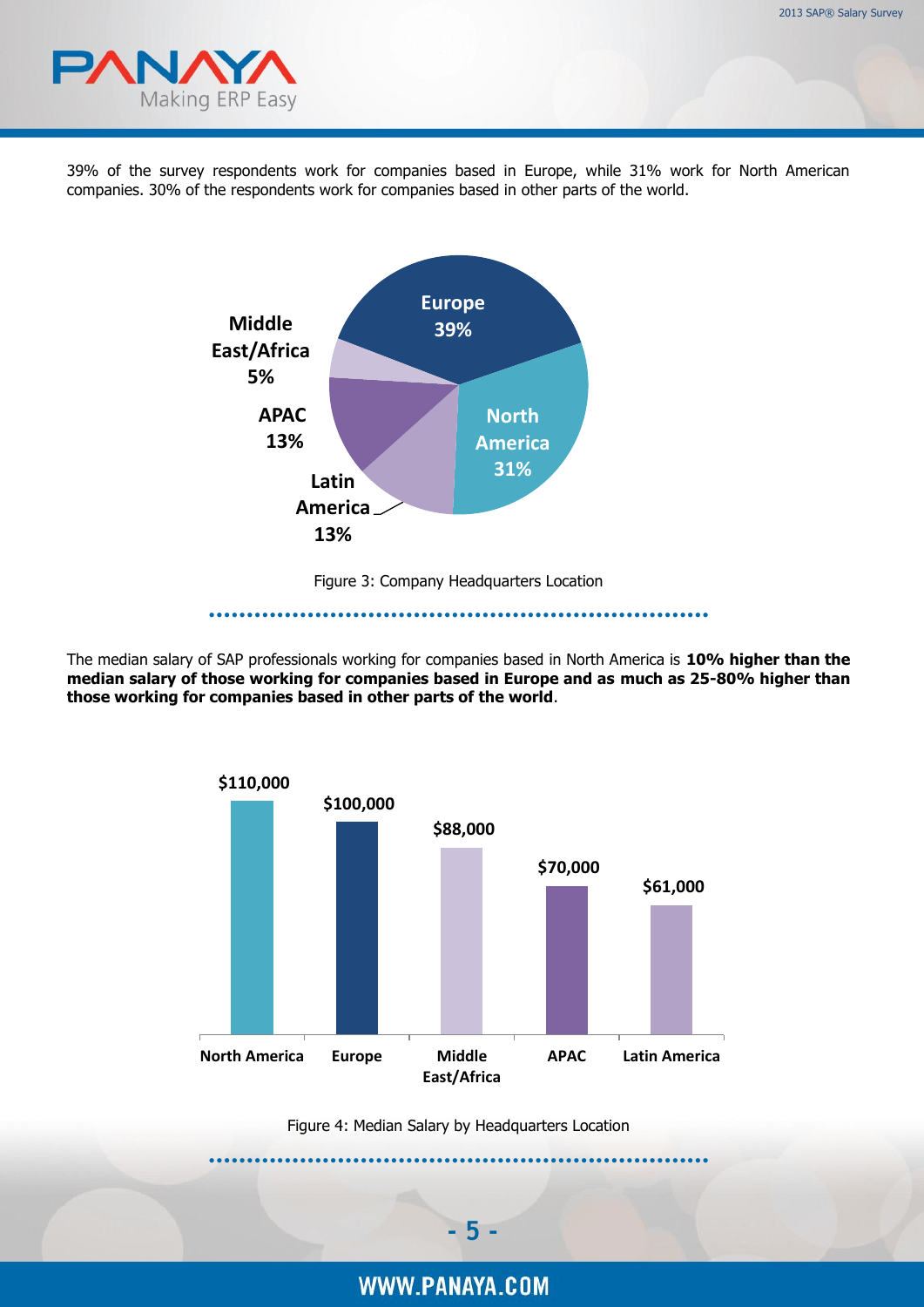

Survey respondents represent companies of all sizes. Almost one third of the respondents (31%) work for companies with revenues of less than half a billion dollars, while 30% work for companies with revenues of five billion dollars or more.





<span id="page-6-0"></span>**Salaries of employees of SAP customers tend to be higher for those employed by companies with higher revenues**, while salaries of partners and integrators are highest at companies with revenues below half a billion dollars.



<span id="page-6-1"></span>Figure 6: Median Salary by Company Revenues and SAP Relationships …………………………………………………………

WWW.PANAYA.COM

**- 6 -**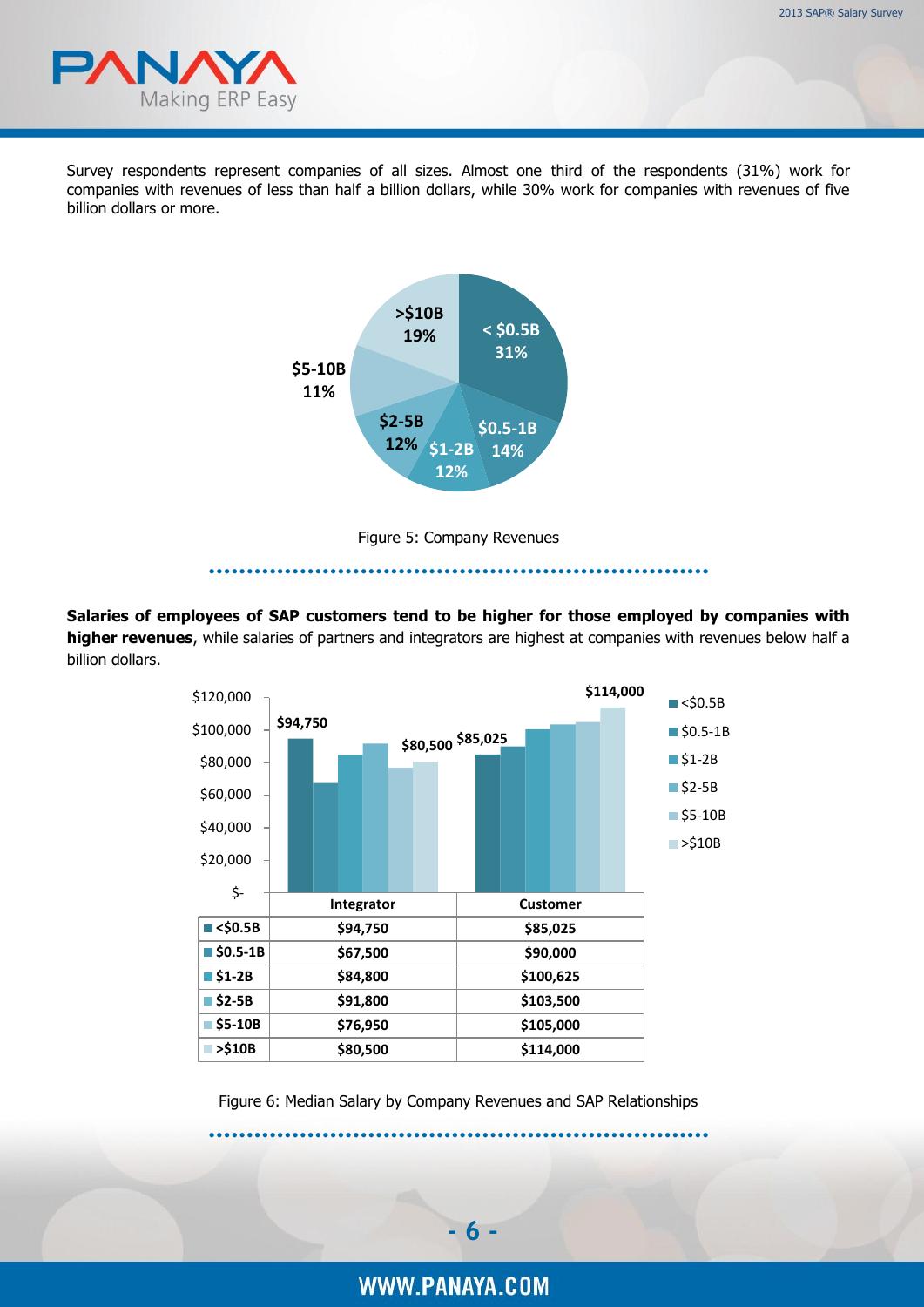

Almost half of the respondents (44%) work in organizations employing more than 50 SAP professionals. 30% work for organizations with more than 100 SAP professionals.



#### Figure 7: Number of SAP Professionals

…………………………………………………………

#### <span id="page-7-0"></span>**For employees of SAP customers, salaries are highest at organizations with 51-100 SAP**

**professionals,** while salaries of partners and integrators are highest at organizations with 11-50 professionals.



<span id="page-7-1"></span>Figure 8: Median Salary by Number of SAP Professionals and SAP Relationships

…………………………………………………………

**- 7 -**

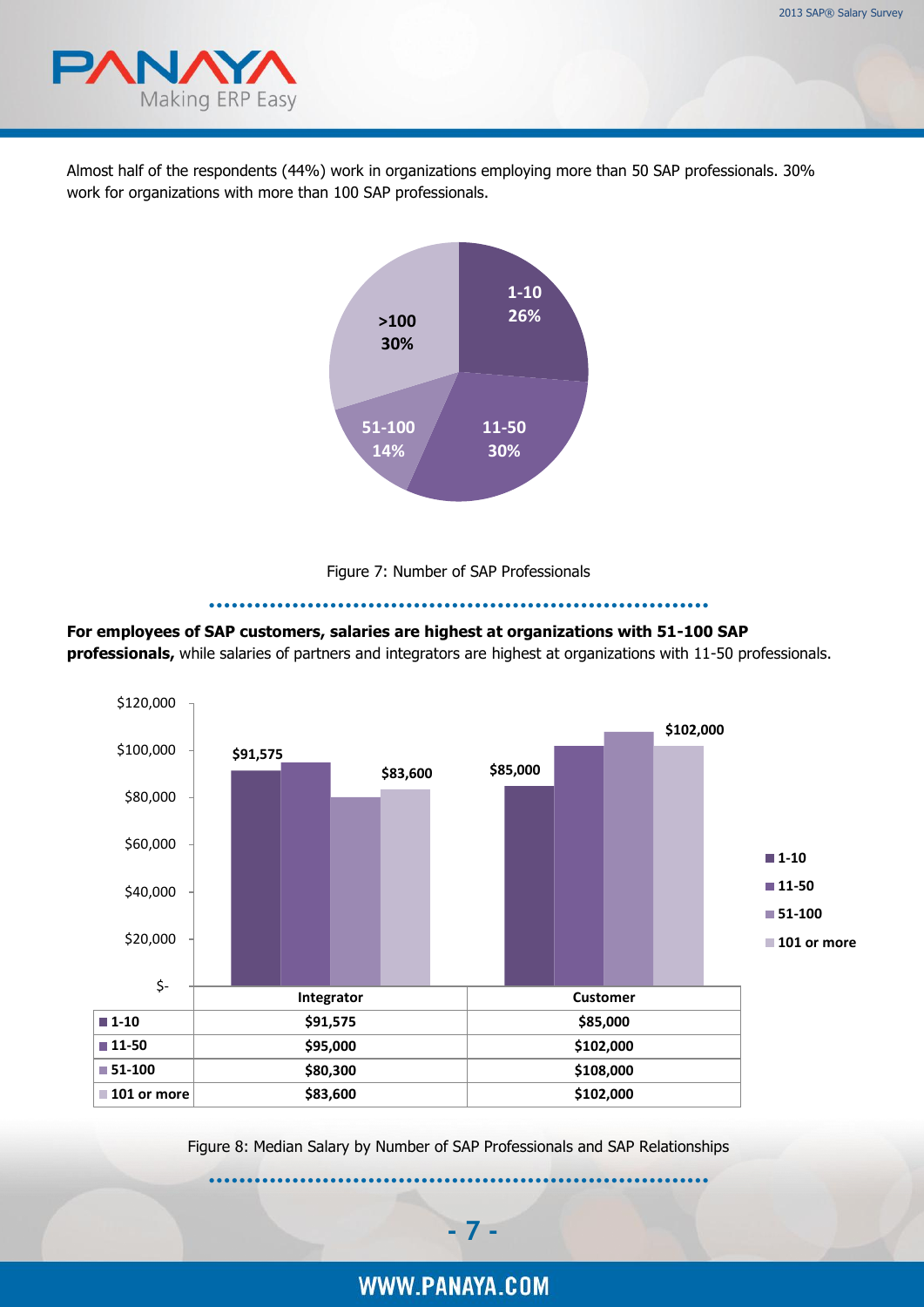

When looking at respondents' industries, **median salaries are the highest for those working for companies in aerospace & defense, professional services, healthcare, and financial services**. The lowest medians are for those working in the public sector & education, logistics & transportation, and communications.



<span id="page-8-0"></span>Figure 9: Median Salary by Industry …………………………………………………………

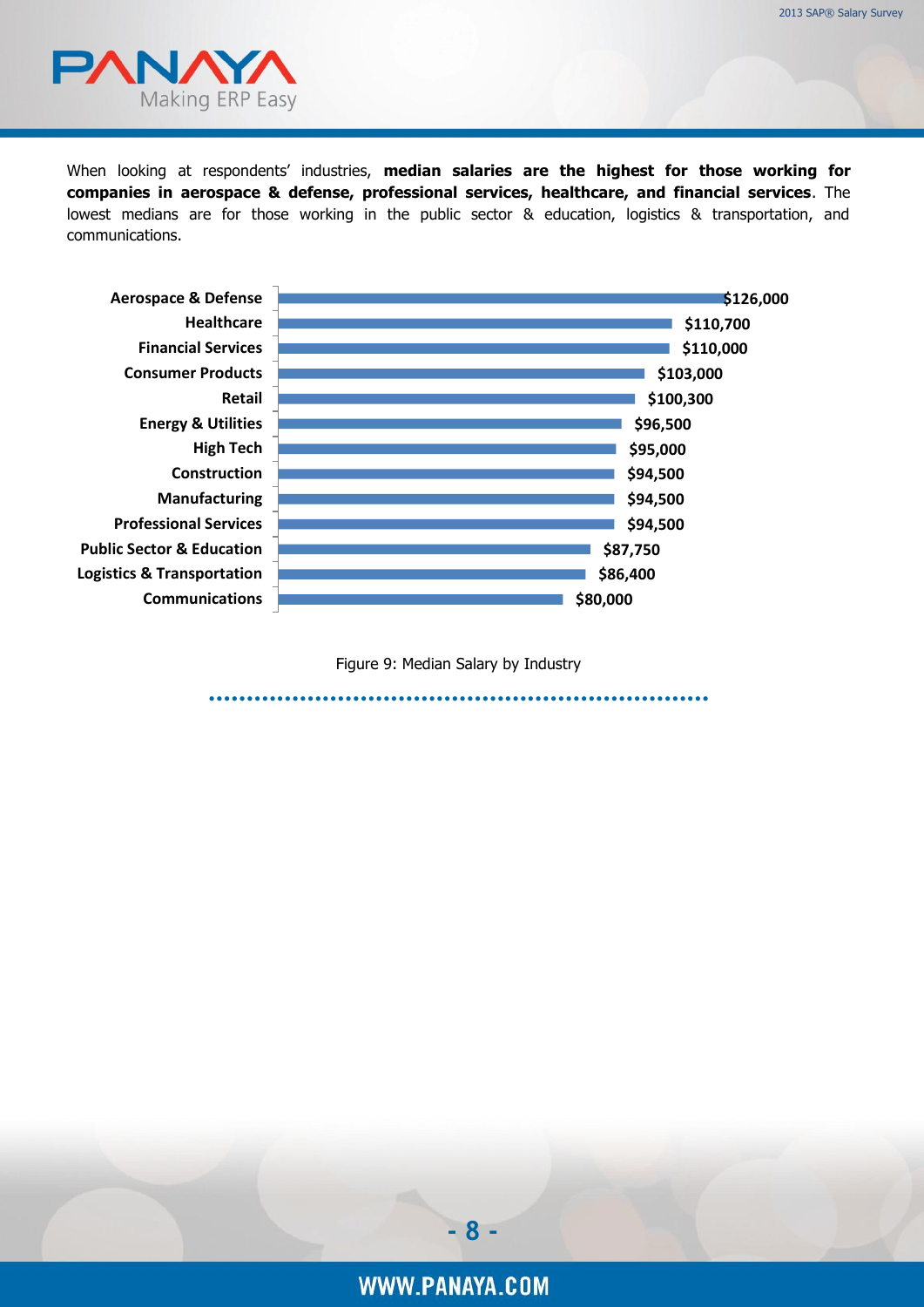

# <span id="page-9-0"></span>**JOB FUNCTION, EXPERIENCE, GENDER, EDUCATION**

As expected, professionals in director and manager positions earn the most, while SAP users have the lowest salaries. The median for the highest earning positions (CIO) is as much as 165% higher than the median for the lowest earning position (SAP Trainer).

…………………………….…………………………………………………………



Figure 10: Median Salary by Job Function

#### …………………………………….

<span id="page-9-1"></span>Job experience plays a major role in determining salary levels. The median salary for **respondents with more than 10 years of experience is more than double (124% higher) than for those with 1-3 years of experience.** 



<span id="page-9-2"></span>Figure 11: Median Salary by Years of Experience

**- 9 -**

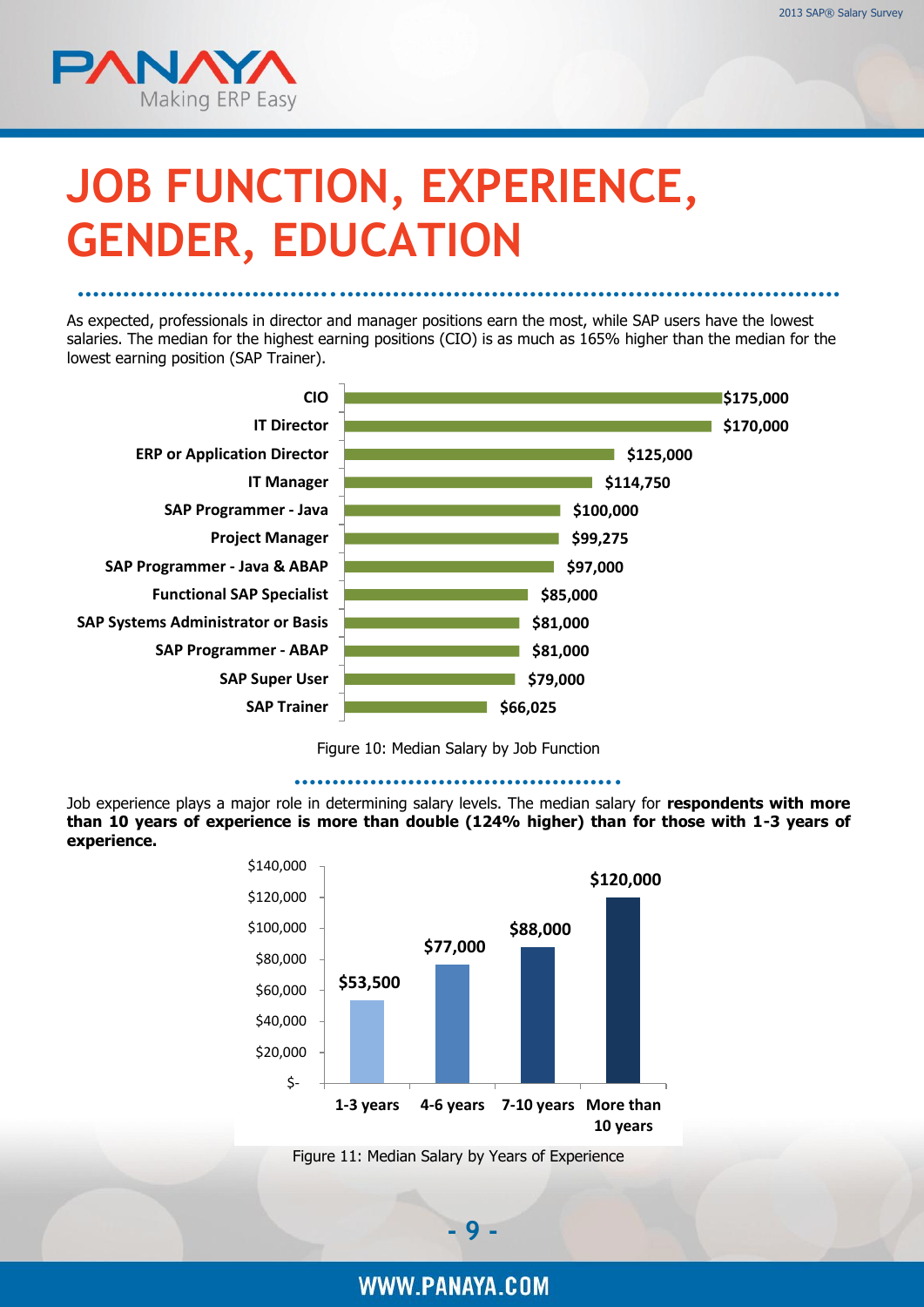

The picture is slightly different for males and females as they progress through their careers. The median salary for female professionals starts out higher than men's, but once they reach seven or more years of experience the median salary for male professionals surpasses that of females.

……………………………………….



Figure 12: Median Salary by Experience and Gender

……..…………………………………..

<span id="page-10-0"></span>While women make up 19% of all respondents, they are underrepresented in leadership. Only 17% of Managers, 14% of Directors, and 15% of CIOs are women.

<span id="page-10-1"></span>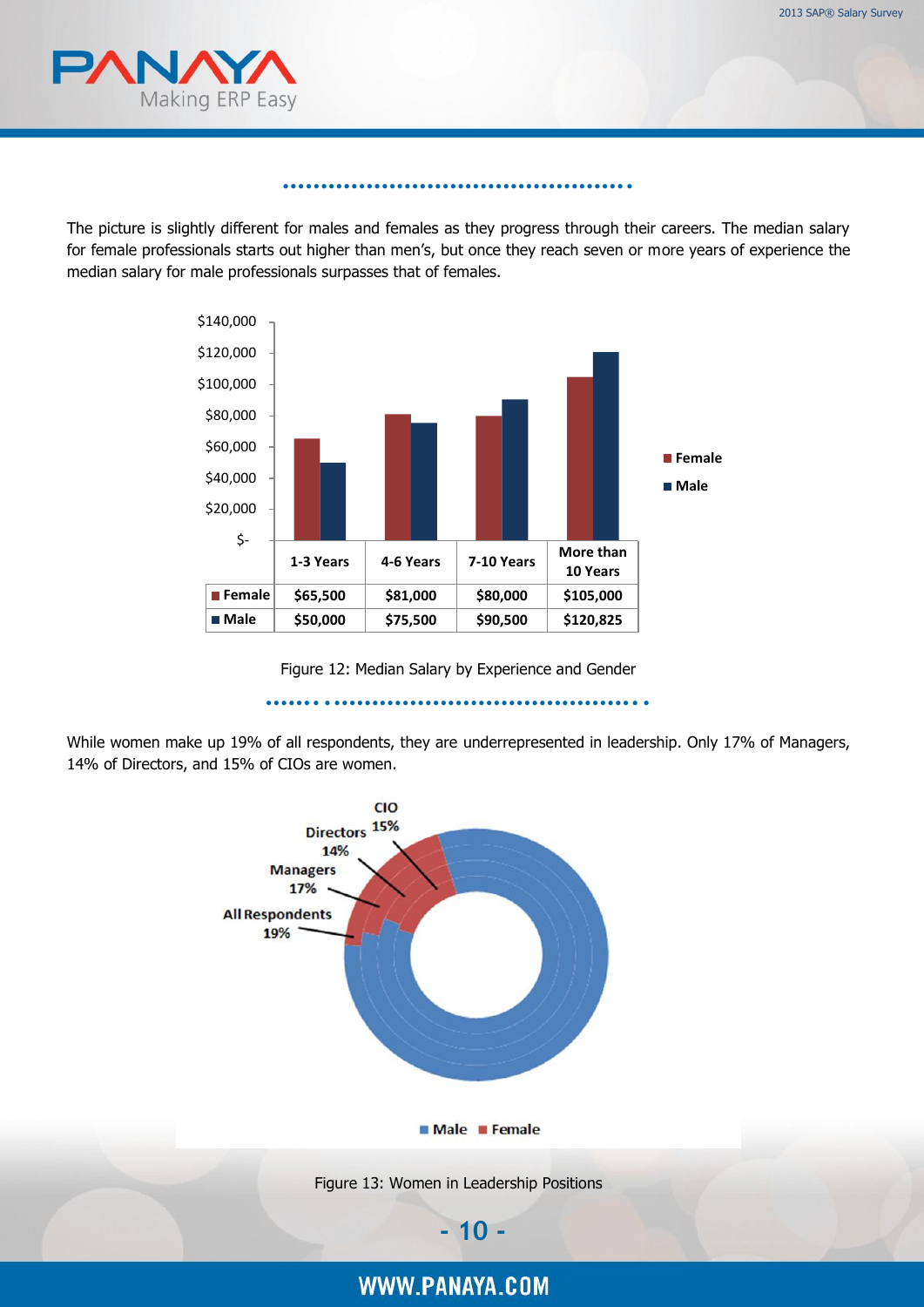

#### ……………………………………….

<span id="page-11-0"></span>With some exceptions, higher education corresponds with higher earnings for SAP professionals. **The median salary for respondents with a doctoral degree is 21% higher than the median salary for those with a master's degree and 34% higher than the median salary for those with a bachelor's degree**. Surprisingly, the median salary for those with only a high school diploma is 7% higher than the median salary of those whose highest education is a Bachelor's degree.

<span id="page-11-1"></span>

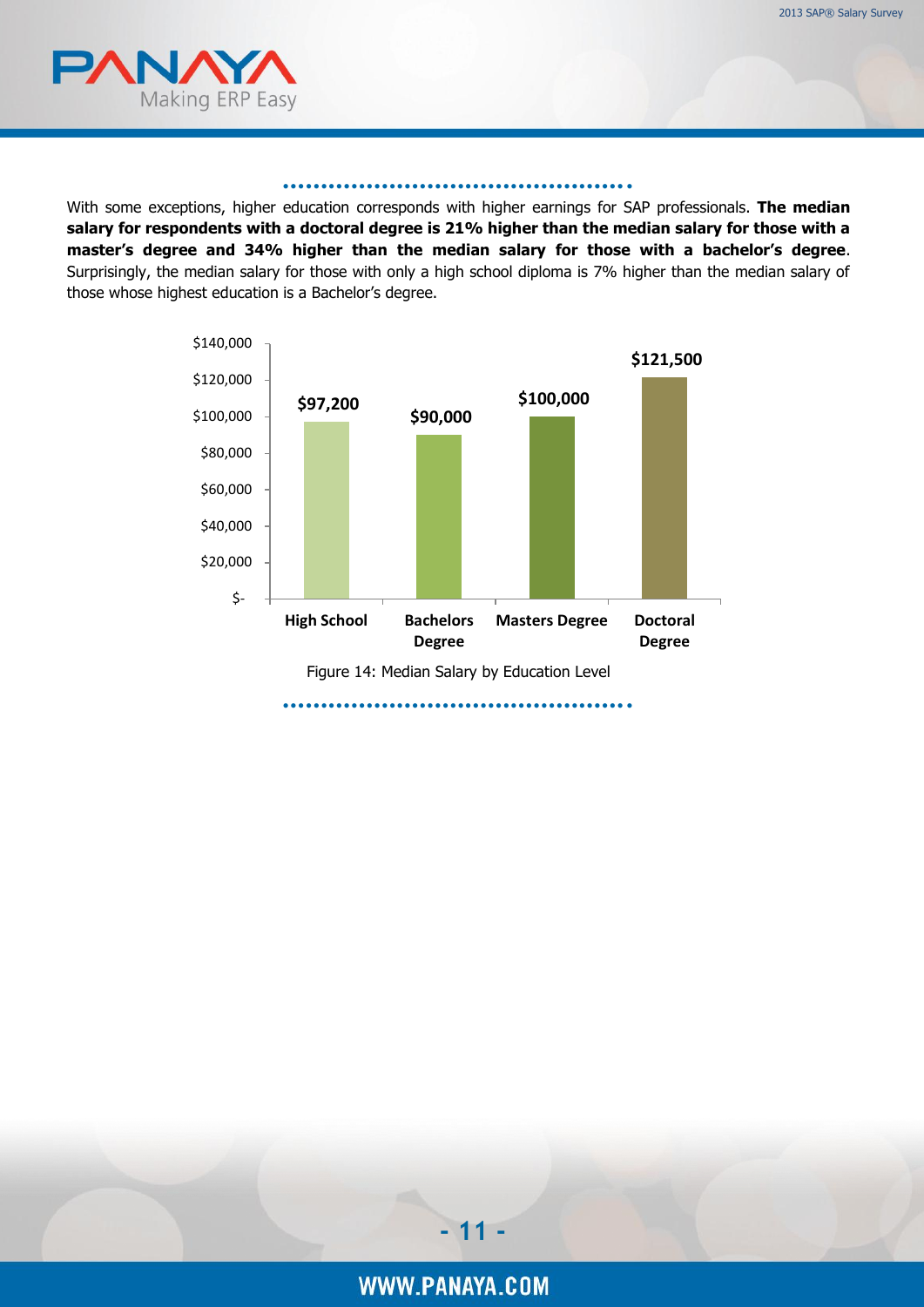

## **SALARY MAKEUP, TRENDS, JOB STABILITY**

……………….…………………………………………………………………… **Just over half of the respondents (52%) received a bonus in 2012.** While the average bonus was 14%, most bonuses (65% of those that received one) fell in the 5-20% range**.**



Figure 15: Bonus as percent of total compensation (only those that received a bonus)

………………………………………………………

<span id="page-12-0"></span>**64% of the respondents reported an increase in their earnings in 2012** compared to 2011, while 24% reported no change and 11% reported a reduction. **About half of the raises (33% of all responses) were less than 5%.**



<span id="page-12-1"></span>Figure 16: Change in Salary 2011 – 2012 ………………………………………………………



WWW.PANAYA.COM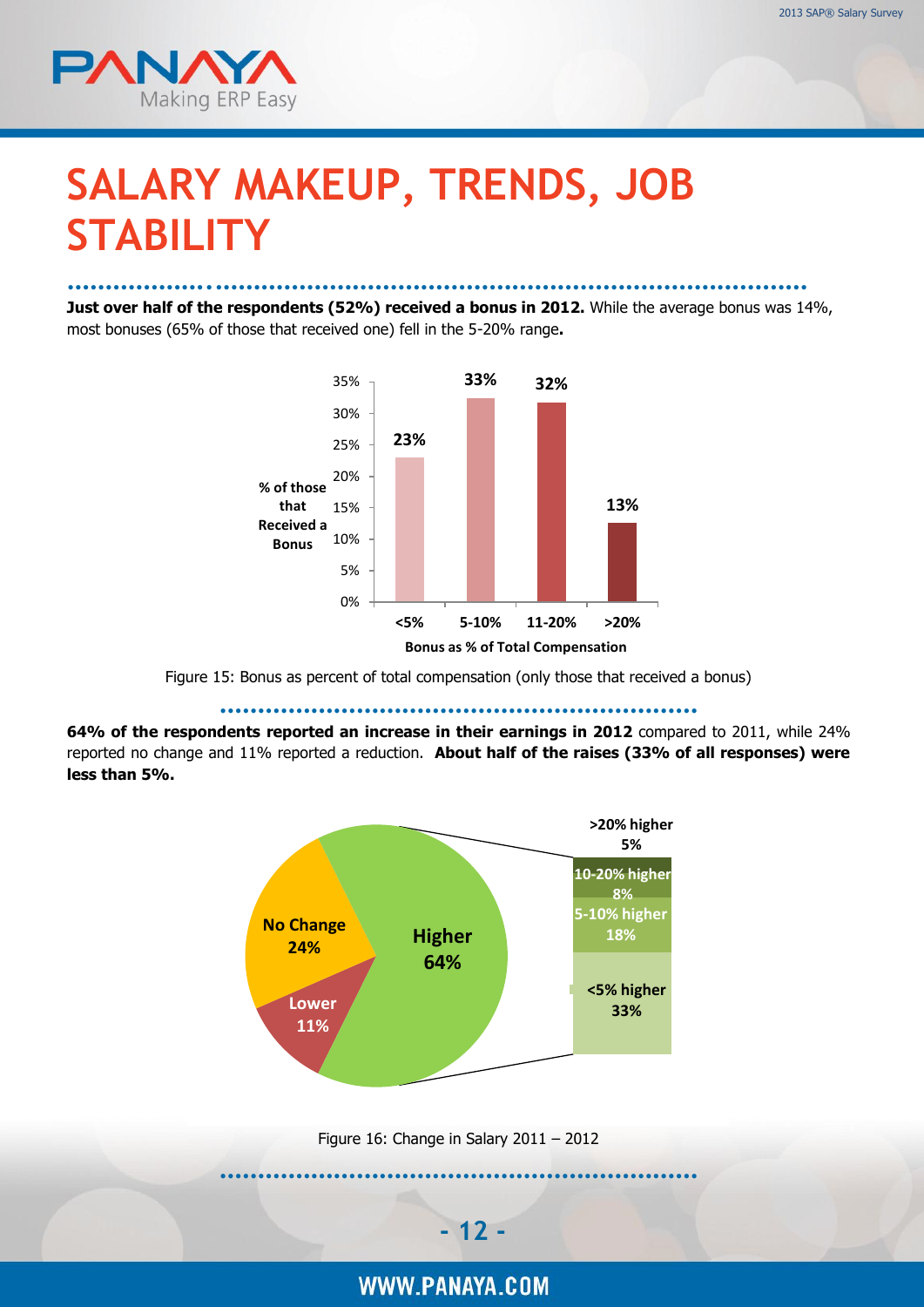

Looking back at their actual 2012 compensation compared to their expectations at the beginning of the year, **more of the respondents were disappointed with lower earnings (26%) than those who were positively surprised to see higher earnings (19%)**, while a majority of the respondents (54%) ended up with earnings that were similar to their expectations.



Figure 17: 2012 Earnings Compared to Expectations

………………………………………………………

<span id="page-13-0"></span>**Survey respondents expect to see their salaries continuing to rise in 2013**, projecting very similar rates of change for the coming year.

<span id="page-13-1"></span>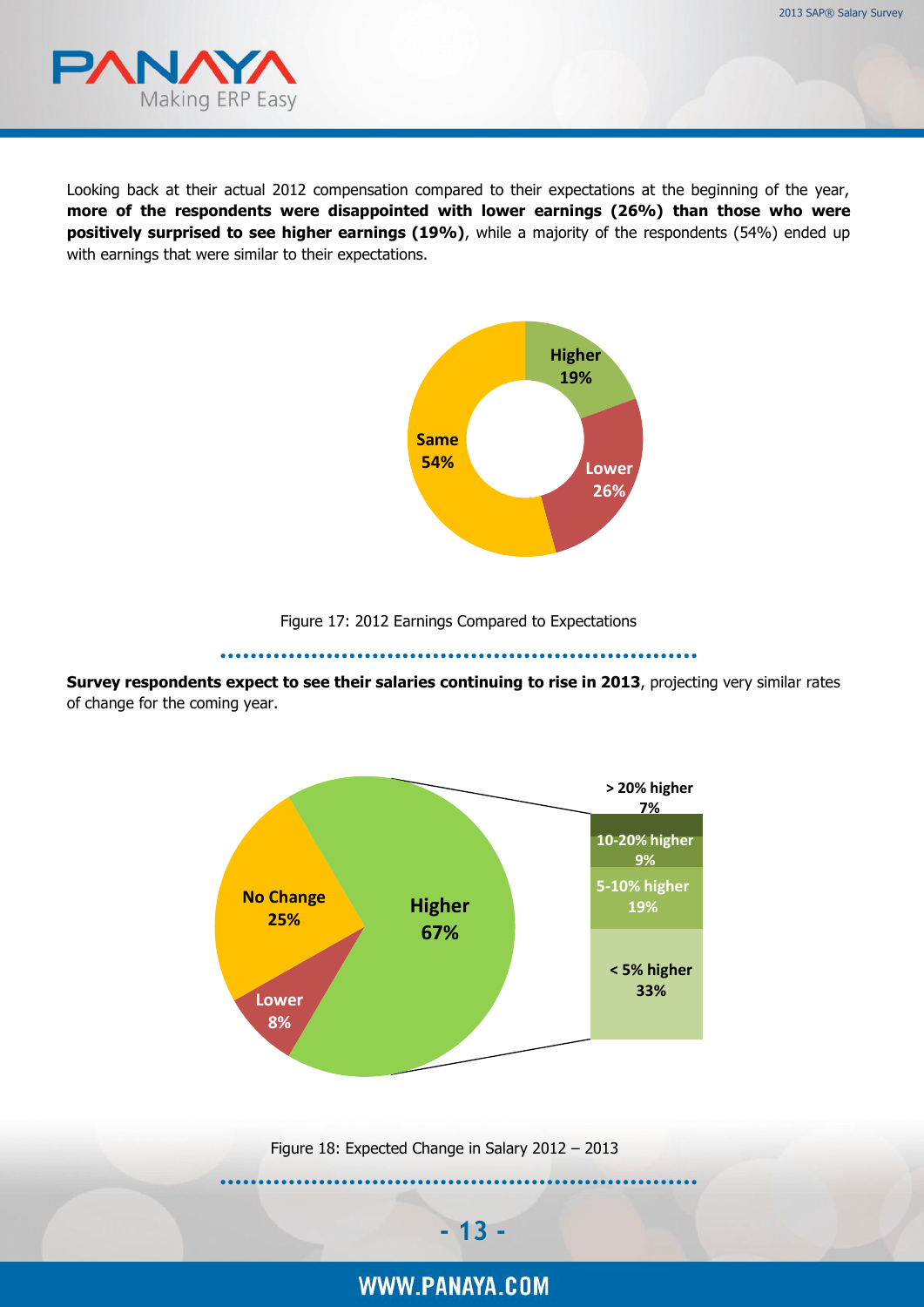



**Salary increases were most common for SAP professionals working for companies based in North America (70%), while the fewest raises were reported in Europe (59%).**

Figure 19: Change in Salary 2011-2012 by Company HQ Location

………………………………………………………

While the two most common job changes noted by survey respondents in 2011 were tighter budgets (55%) and more competition (48%), the number of respondents citing these changes dropped dramatically in 2012. This year, the two most common job changes were **more responsibilities (54%)** and having to **do more with fewer resources (50%).**

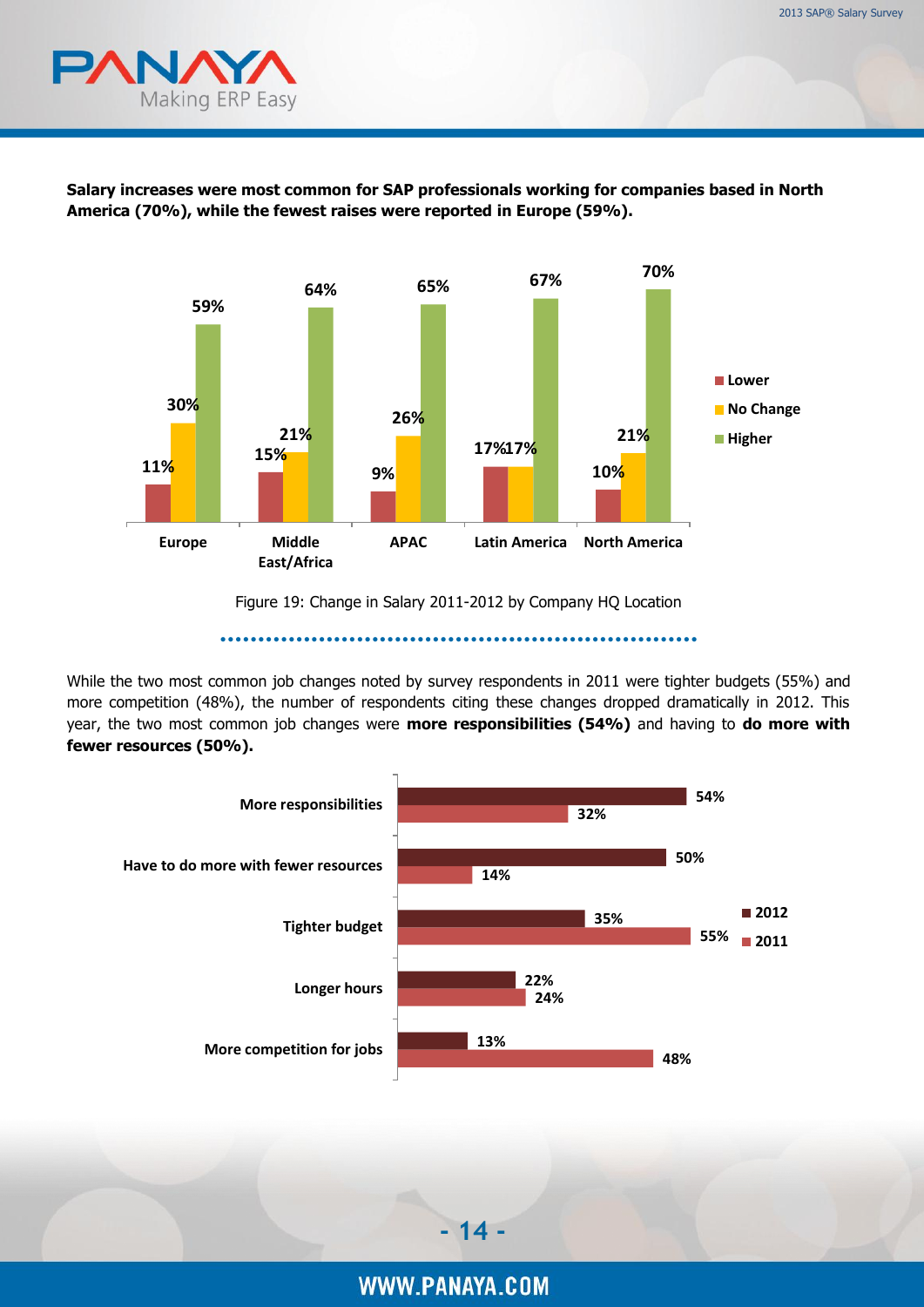

Figure 20: Notable Changes in Job in 2011 and 2012

……………………………………………………… **42% of the respondents are somewhat concerned about their job stability, and 11% are very concerned about it**, a slight improvement over the rates reported in 2011.



Figure 19: Concern about Job Stability by Job Location

………………………………………………………

<span id="page-15-0"></span>Concern over job stability is clearly **higher among SAP professionals positioned in Latin America** (48% somewhat concerned, 23% very concerned) **and APAC** (48% somewhat concerned, 13% very concerned) than it is in Europe (37% somewhat concerned, 9% very concerned) and North America (43% somewhat concerned, 8% very concerned).

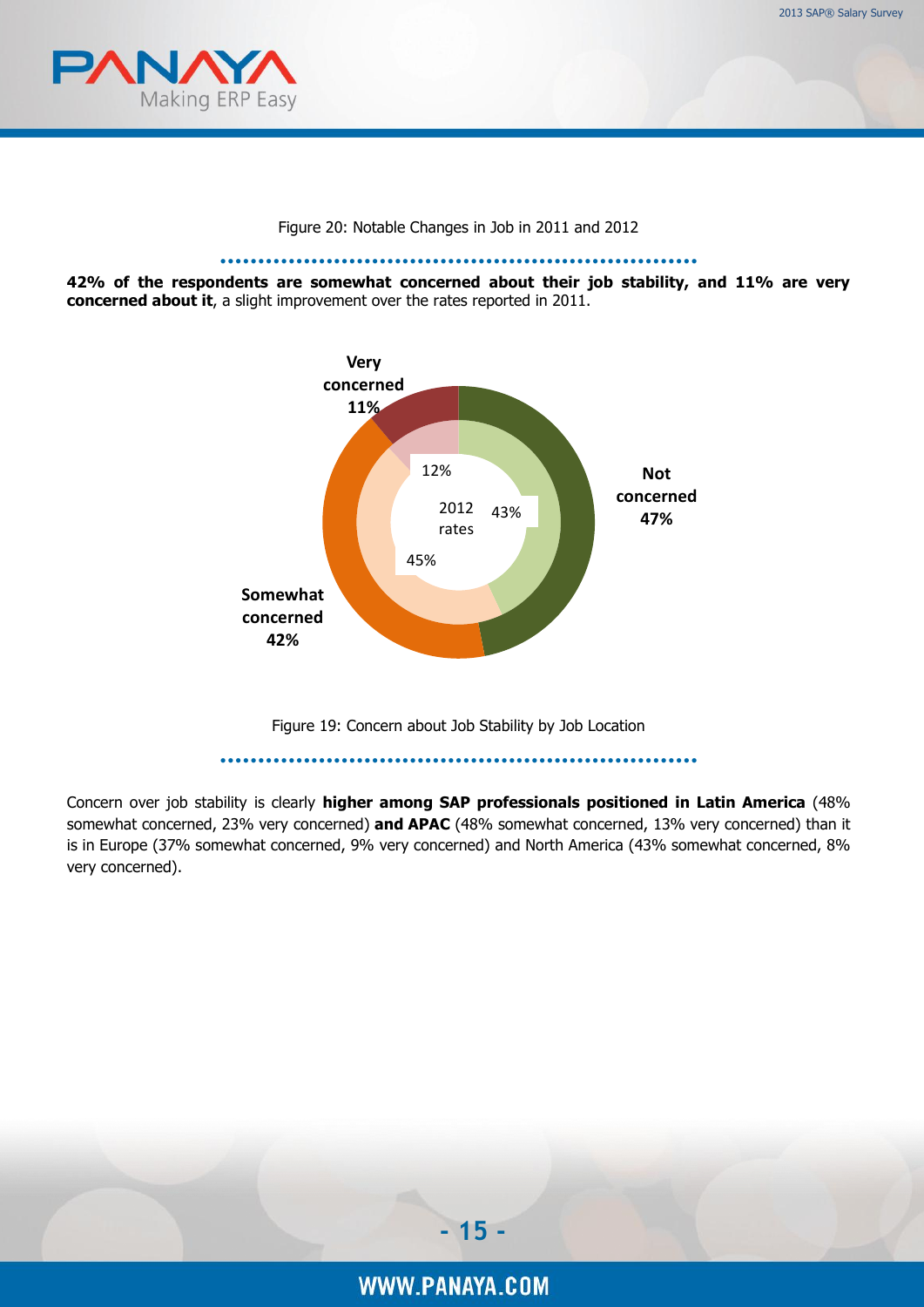

<span id="page-16-0"></span>

Figure 20: Concern about Job Stability by Job Location

### <span id="page-16-1"></span>……………………………………………………… **ADVANCING YOUR CAREER AND MARKET VALUE**

……………….……………………………………………………………..

Our survey respondents have some insightful advice for advancing your SAP career:

- 1) Continue to learn and improve your skills
- 2) Increase your business knowledge
- 3) Improve your communication skills
- 4) Keep up to date with new technology
- 5) Develop expertise in specific areas

According to the respondents, the general skills most important for securing higher pay and additional job options are **project management (48%), business function expertise (35%), analytical (34%),** and **communication (33%) skills**.

**- 16 -**

WWW.PANAYA.COM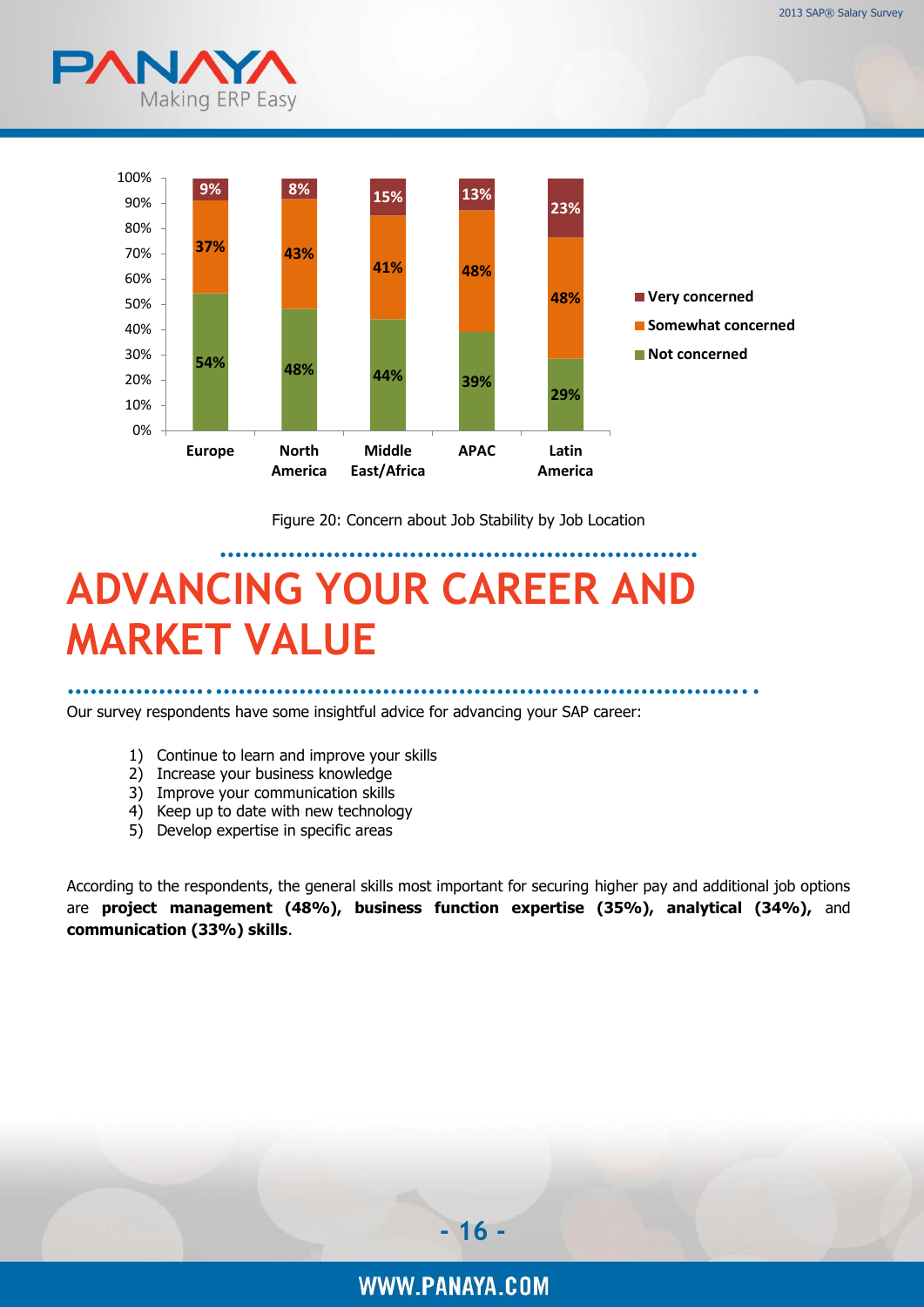



Figure 21: Most Important General Skills

<span id="page-17-0"></span>…………………………………………………..

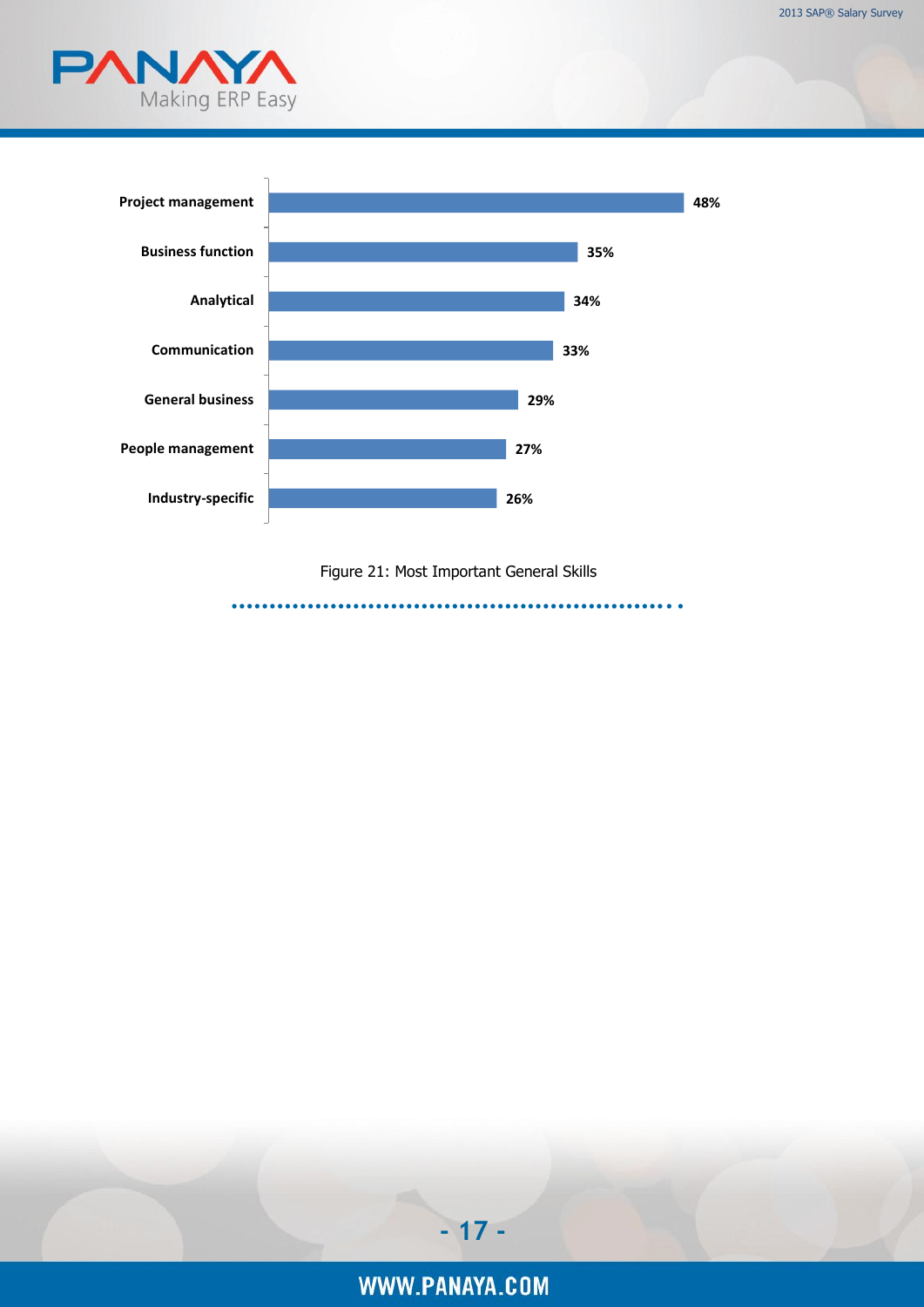

The most valuable technology skills, according to survey respondents, are **mobile application development (41%), data visualization (40%),** and **Cloud deployment and virtualization (31%).**



Figure 24: Most Important Technical Skills

#### …………………………………………………………………

In addition, the following SAP-specific skills are cited by respondents as the most valuable for increasing the market value of the SAP professional:

| Top Skills named by SAP Systems Administrators and Basis and SAP |
|------------------------------------------------------------------|
| Programmers - Java and/or ABAP                                   |
| SAP ERP 6.0 Upgrade Skills                                       |
| Enterprise Architecture/Integration Skills                       |
| <b>Solution Manager Skills</b>                                   |

**Top Skills named by SAP Trainers, SAP Super Users, and Functional SAP Specialists**

Business Suite Skills (CRM, PLM, SRM, or SCM)

SAP Business Objects and BI/BW Skills

SAP ERP 6.0 Upgrade Skills

**Top 3 Skills named by IT Directors and Managers, Application Directors, and Project Managers** SAP Business Objects and BI/BW Skills

Business Suite Skills (CRM, PLM, SRM, or SCM)

SAP ERP 6.0 Upgrade Skills

**- 18 -**

WWW.PANAYA.COM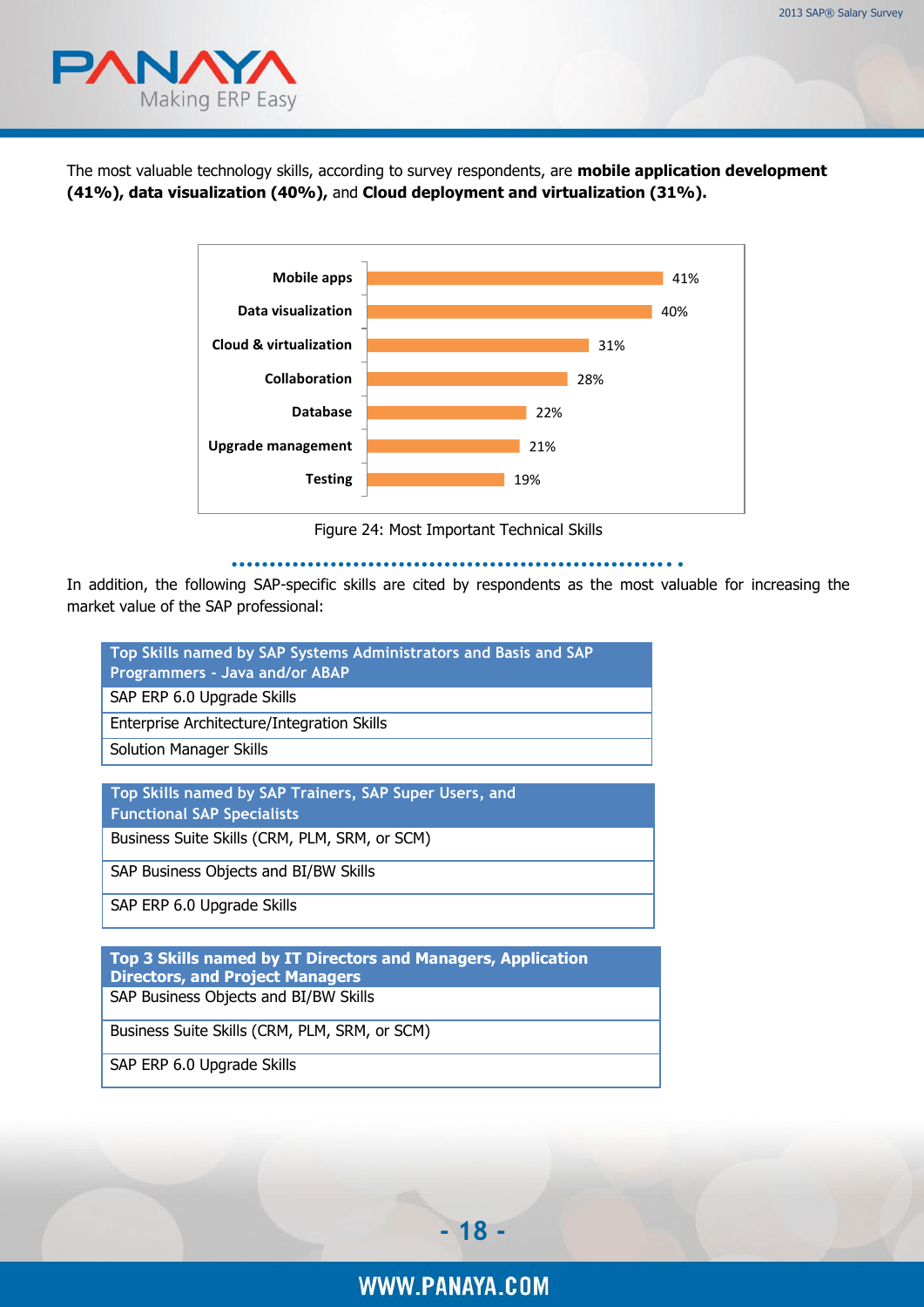

# **TABLE OF FIGURES**

……………….…………………………………………………

| Figure 15: Bonus as percent of total compensation (only those that received a bonus)  12 |
|------------------------------------------------------------------------------------------|
|                                                                                          |
|                                                                                          |
|                                                                                          |
|                                                                                          |
|                                                                                          |
|                                                                                          |
|                                                                                          |

WWW.PANAYA.COM

**- 19 -**